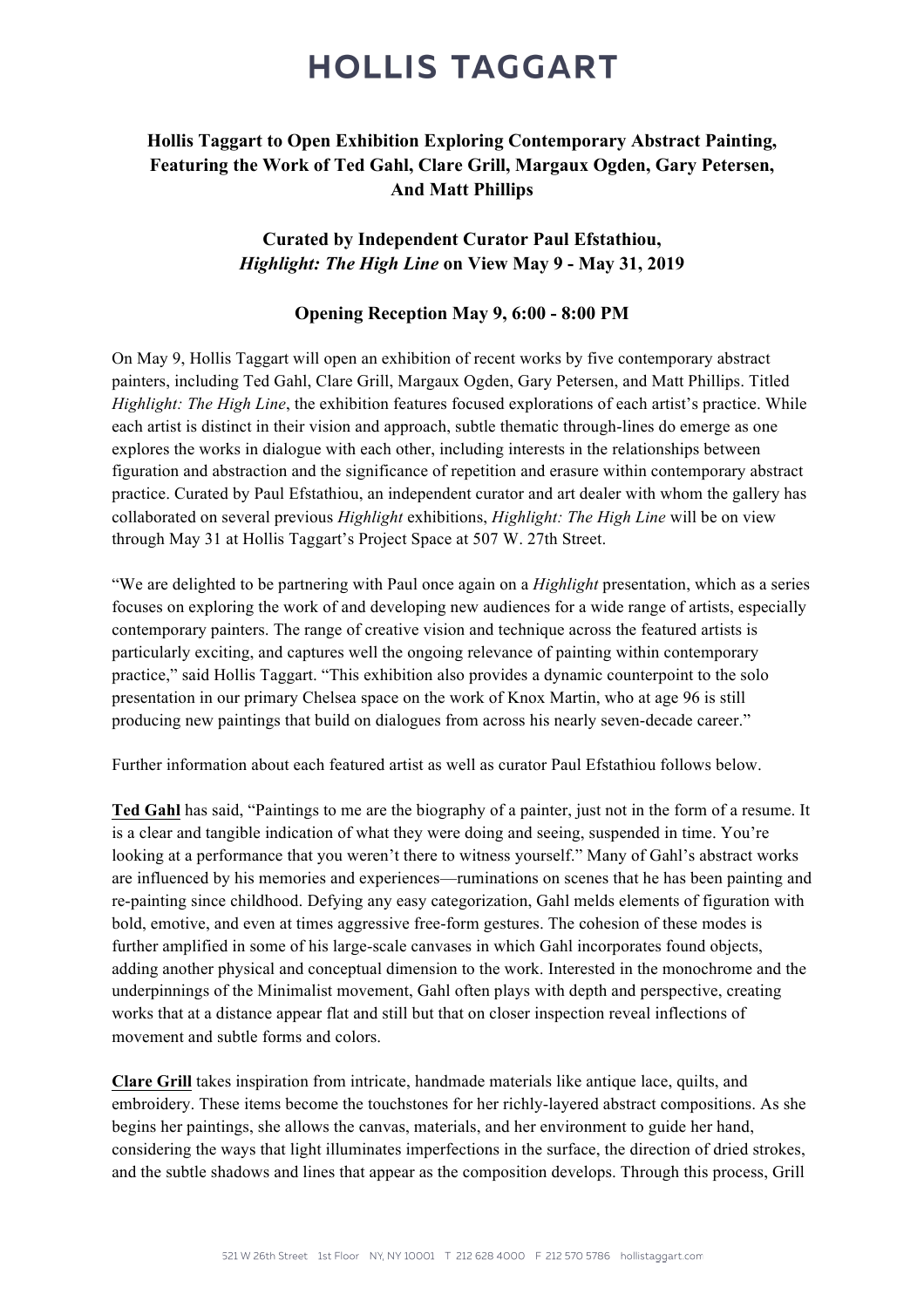# **HOLLIS TAGGART**

often paints, scrapes away, and repaints areas of the canvas, sometimes many times, until the final work emerges. In this way, much like the antique pieces that inspire her, Grill's paintings have a life and history that exists within the surface. Of this, Grill says, "[My paintings] are about secrets; things revealed, and things buried deep; things fading away; and the subtle, the slip, and the in-between."

Fascinated by the slippage between accidental and planned mark-making, Margaux Ogden's abstract paintings appear as a tangle of lines, forms, and color fields. Her fluid free-form gestures meld with more precise geometric shapes to create a new visual vocabulary that feels at once foreign and familiar. This sensation is further accentuated by Ogden's use of color. Inspired by the Minimalist embrace of the monochrome, many of Ogden's paintings appear as studies into a single color, produced in various degrees of saturation and dilution across her raw, unprimed canvas. Drawn in particular to pastel yellows, pinks, greens, the joyful nature of these colors bely the layered and intense nature of the creation of the painting itself. Of her work, Ogden has said, "One could trace the compositions back to some modernist moment when geometry began to skid. ...the spatial and perspective shifts create a freefall effect, dissolving any system beyond which is contained in the frame."

Gary Petersen's paintings are characterized by an exuberant use of color and hard-edged lines and geometric forms. Seemingly precariously stacked, these vibrant shapes appear to move subtly within the framework of canvas—prone to topple over at any moment. This spatial interplay and tension are in part what makes Petersen's compositions so visually compelling, and is achieved through the artist's intuitive approach. To create his works, Petersen first paints irregular lines and grids, which he then obscures with a transparent white wash, creating a barely visible substructure. From here, he develops the composition organically, with one line and shape leading freely to the next, connected by the composition's bright, frequently neon, colors. Petersen says of his work, "...there is a range of references, from architecture, cartoons, advertisements and graphic design… my geometric abstraction[s] address...our current predicaments: uncertainty, imbalance, and insecurity, with a bit of humor thrown in."

For his softly-colored abstract compositions, Matt Phillips draws inspiration from a range of sources, including maps, quilts, and architectural forms. Phillips's compositions develop slowly and organically as he moves across the canvas, adjusting and revisiting the colors and the lines until the constellation of the work tightens into a distinct set of spatial relationships. Phillips's methodical approach is captured and accentuated within the work by his use of self-made water-based paint. The liquidity of the paint at once allows Phillips to emphasize certain lines and angles, while also melding the paint with the canvas itself, producing a single inextricable whole. This is in part what gives his paintings a sense of softness. Of his process and inspiration Phillips, says "I often begin my paintings using similar structures. They share the same bones. But as I work, they begin to evoke a form or a light or a space. I like that pivot, when the painting starts to regard something outside itself."

#### About Paul Efstathiou

Paul Efstathiou has worked for nearly 17 years as an art dealer and independent curator. From 2004 through 2016, he ran PTE Fine Arts, an arts consultancy and showroom, in partnership with his brother, Eric Efstathiou. In 2016, he established the exhibition series *Highlight Curated*, as a means of bringing new attention to and advancing the careers of contemporary artists with whom he's

—